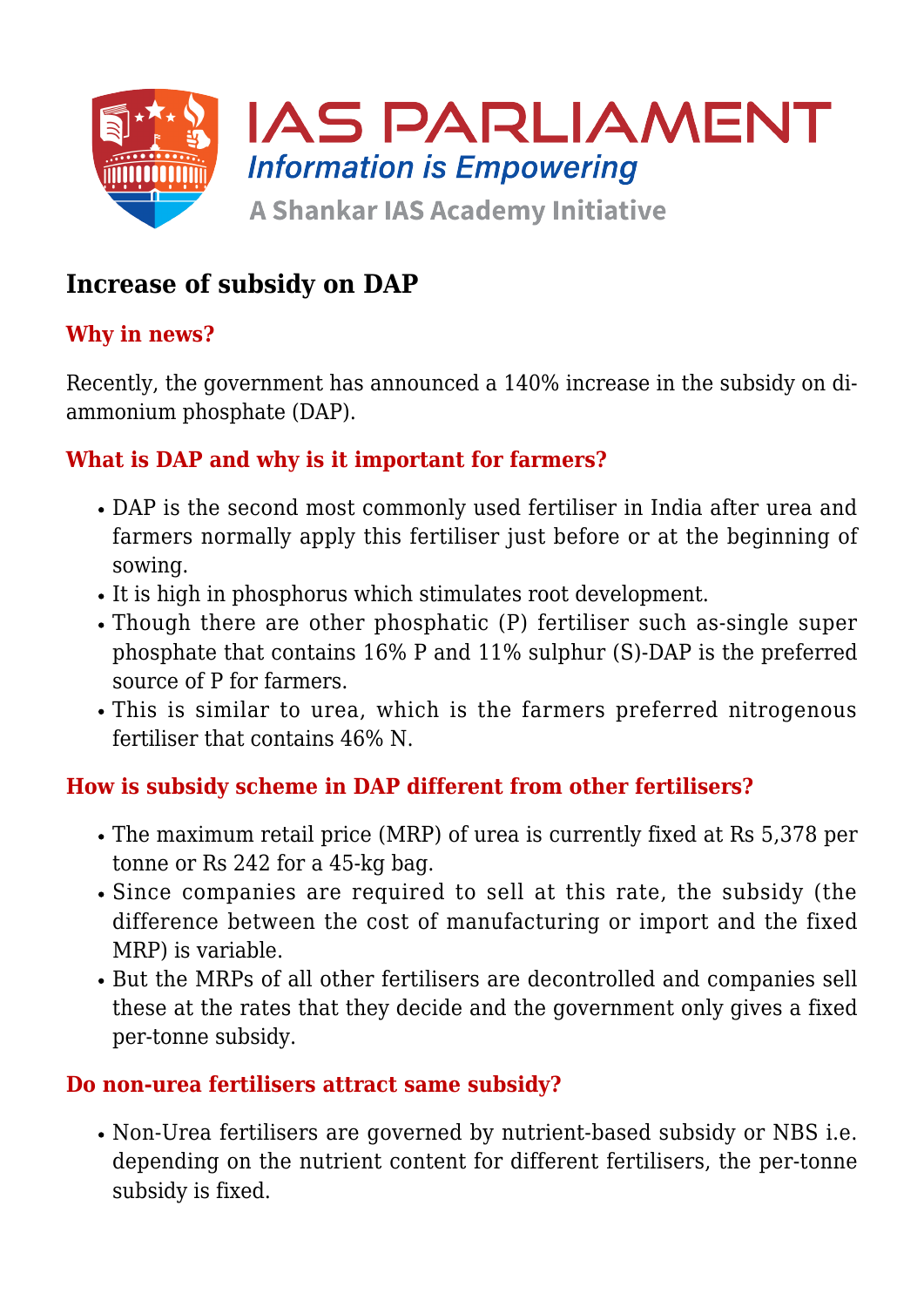- Since one tonne of DAP contains 460 kg (46%) of P and 180 kg (18%) of N, the subsidy comes to Rs 10,231 or Rs 511.50 for a 50-kg bag.
- Likewise, the subsidy on muriate of potash (60% K) is Rs 6,070 per tonne, while it is Rs 2,643/tonne for SSP and Rs 8,380/tonne for the popular '10:26:26' NPK fertiliser.
- Most of the companies sell DAP to farmers at around Rs 24,000 per tonne or Rs 1,200/bag.
- They could do this when international prices were at reasonable levels.
- But the global prices of fertilisers and inputs have surged in the past 6-7 months which has made it unviable for companies to sell at the old rates.

# **What do the companies do now?**

- Now all the companies have raised their MRPs including the country's biggest seller, Indian Farmers Fertiliser Cooperative (Iffco).
- Since non-urea fertilisers are decontrolled, so these companies went for such steep price hikes.
- But Iffco declared that the higher MRPs will be only for newly produced/imported fertilisers and old stocks would continue to be sold at the earlier rates.

# **What happened now?**

- As the old stocks started running out, the companies started selling the new material at the higher rates.
- Since April was a lean month for fertiliser sales, the extent of price increase was not drastic.
- The prices started increasing only when the purchases started picking up from around the second week of April-ahead of the kharif planting season.

# **What has the government now done?**

- Earlier Department of Fertilisers had notified the NBS rates for 2021-22 which was kept unchanged from last year's levels thereby leaving companies little choice but to go ahead with the MRP hikes.
- But recently a historic decision was taken by the centre to increase the subsidy on DAP from the existing Rs 10,231 per tonne (Rs 511.55/bag) to Rs 24,231 per tonne (1,211.55/bag).
- The Department of Fertilisers too has notified a higher NBS rate for P (from Rs 14.888 to Rs 45.323/kg), while keeping those for the other three nutrients (N, K and S) unchanged.
- This will enable companies to sell DAP at the earlier MRP, though not